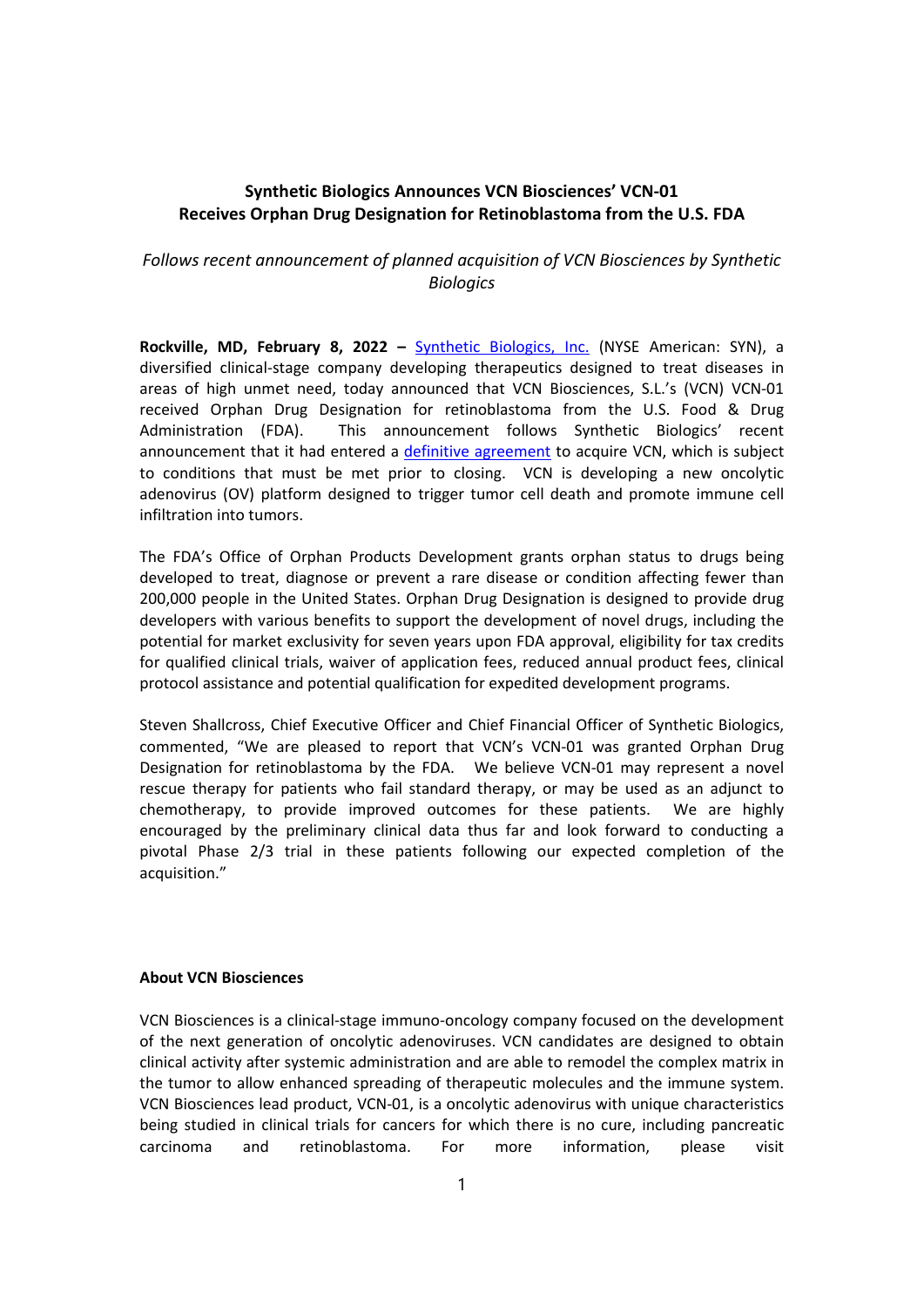### About Synthetic Biologics, Inc.

Synthetic Biologics, Inc. (NYSE American: SYN) is diversified clinical-stage company developing therapeutics designed to treat diseases in areas of high unmet need. The Company recently announced it has entered into a definitive agreement to acquire VCN Biosciences, S.L. (VCN), which is developing a new oncolytic adenovirus (OV) platform designed for intravenous (IV) delivery to trigger tumor cell death and promote immune cell infiltration into tumors. The transaction is expected to close during the first quarter of 2022, and is subject to, among other things, the approval by the Spanish government of the Company's acquisition of VCN under Spain's Foreign Investment Act and other customary closing conditions. In addition, the Company's lead candidates are: (1) SYN-004 (ribaxamase) which is designed to degrade certain commonly used intravenous (IV) beta-lactam antibiotics within the gastrointestinal (GI) tract to prevent (a) microbiome damage, (b) Clostridioides difficile infection (CDI), (c) overgrowth of pathogenic organisms, (d) the emergence of antimicrobial resistance (AMR), and (e) acute graft-versus-host-disease (aGVHD) in allogeneic hematopoietic cell transplant (HCT) recipients, and (2) SYN-020, a recombinant oral formulation of the enzyme intestinal alkaline phosphatase (IAP) produced under cGMP conditions and intended to treat both local GI and systemic diseases. For more information, please visit Synthetic Biologics' website at www.syntheticbiologics.com.

This release contains forward-looking statements within the meaning of the Private Securities Litigation Reform Act of 1995. In some cases forward-looking statements can be identified by terminology such as "may," "should," "potential," "continue," "expects," "anticipates," "intends," "plans," "believes," "estimates," and similar expressions, and include statements regarding the proposed acquisition of VCN by Synthetic Biologics, the planned acquisition of VCN, VCN-01 representing a novel rescue therapy for patients who fail standard therapy, or being used as an adjunct chemotherapy, to provide improved outcomes for these patients, and conducting a pivotal Phase 2/3 trial in these patients following the expected completion of the acquisition . These forwardlooking statements are based on management's expectations and assumptions as of the date of this press release and are subject to a number of risks and uncertainties, many of which are difficult to predict that could cause actual results to differ materially from current expectations and assumptions from those set forth or implied by any forward-looking statements. Important factors that could cause actual results to differ materially from current expectations include, among others, the risk associated with Synthetic Biologics and VCN's ability to satisfy the conditions to consummate the proposed acquisition, including obtaining necessary governmental approvals, the timing of the closing of the proposed acquisition, the occurrence of any event, change or other circumstance or condition that could give rise to the termination of the Stock Purchase Agreement between VCN, the shareholders of VCN and Synthetic Biologics, unanticipated difficulties or expenditures relating to the proposed acquisition or development of VCN's drug candidates, the response of business partners and competitors to the announcement of the proposed acquisition, and/or potential difficulties in employee retention as a result of the announcement and pendency of the proposed acquisition, whether the combined business of Synthetic Biologics and VCN will be successful, Synthetic Biologics' and VCN's product candidates demonstrating safety and effectiveness, as well as results that are consistent with prior results, the ability to initiate clinical trials and if initiated, the ability to complete them on time and achieve the desired results and benefits continuing enrollment as expected, the ability to obtain regulatory approval for commercialization of product candidates or to comply with ongoing regulatory requirements, regulatory limitations relating to Synthetic Biologics' and VCN's ability to promote or commercialize their product candidates for the specific indications, acceptance of product candidates in the marketplace and the successful development, marketing or sale of Synthetic Biologics' and VCN's products, developments by competitors that render such products obsolete or non-competitive, Synthetic Biologics' and VCN's ability to maintain license agreements, the continued